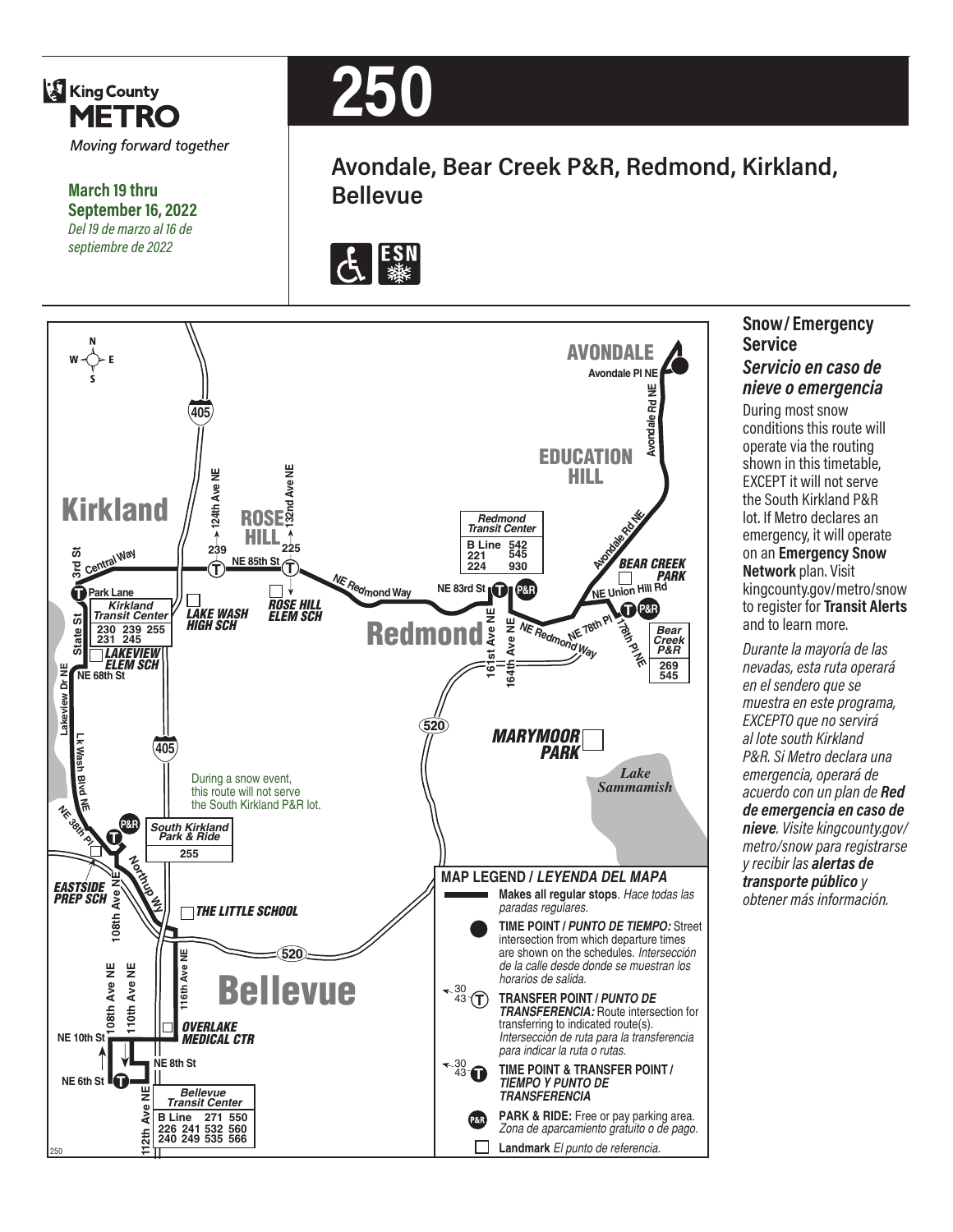#### Route 250 Monday thru Friday to Kirkland, Bellevue

*Servicio de lunes a viernes a Kirkland, Bellevue*

| <b>Avondale</b>                              |                                              |                                              |                                              |                                              |                                              |
|----------------------------------------------|----------------------------------------------|----------------------------------------------|----------------------------------------------|----------------------------------------------|----------------------------------------------|
| Avondale<br>PINE&<br>Avondale<br>Rd NE       | P&R                                          | Bear Creek   Redmond TC  <br>Bay 4           | Kirkland TC<br>Bay 3                         | South<br>Kirkland<br>P&R                     | <b>Bellevue TC</b><br>Bay 10                 |
| Stop #71828                                  | Stop #81755                                  | Stop #71961                                  | Stop #73816                                  | Stop #74450                                  | Stop #69021                                  |
| 5:05<br>5:34<br>5:48<br>6:02<br>6:15<br>6:28 | 5:12<br>5:41<br>5:55<br>6:09<br>6:22<br>6:37 | 5:19<br>5:48<br>6:02<br>6:16<br>6:30<br>6:45 | 5:30<br>5:59<br>6:13<br>6:27<br>6:41<br>6:56 | 5:38<br>6:07<br>6:22<br>6:36<br>6:51<br>7:06 | 5:50<br>6:20<br>6:35<br>6:50<br>7:05<br>7:20 |
| 6:42<br>6:57<br>7:12                         | 6:51<br>7:06<br>7:21                         | 6:59<br>7:14<br>7:29                         | 7:10<br>7:25<br>7:40                         | 7:21<br>7:36<br>7:51                         | 7:35<br>7:50<br>8:05                         |
| 7:22<br>7:37<br>7:51<br>8:05                 | 7:31<br>7:46<br>8:00<br>8:15                 | 7:41<br>7:56<br>8:10<br>8:25                 | 7:55<br>8:10<br>8:25<br>8:40                 | 8:06<br>8:21<br>8:36<br>8:51                 | 8:20<br>8:35<br>8:50<br>9:05                 |
| 8:20<br>8:36<br>9:00                         | 8:30<br>8:46<br>9:19                         | 8:40<br>8:56<br>9:13<br>9:27                 | 8:55<br>9:11<br>9:28<br>9:42                 | 9:06<br>9:21<br>9:38<br>9:52                 | 9:20<br>9:35<br>9:50<br>10:05                |
| 9:31<br>10:01                                | 9:49                                         | 9:43<br>9:57<br>10:13                        | 9:58<br>10:12<br>10:28                       | 10:08<br>10:22<br>10:38                      | 10:20<br>10:35<br>10:50                      |
| 10:31<br>11:01                               | 10:19<br>10:49                               | 10:27<br>10:43<br>10:57<br>11:13             | 10:42<br>10:58<br>11:12<br>11:28             | 10:52<br>11:08<br>11:22<br>11:38             | 11:05<br>11:20<br>11:35<br>11:50             |
| 11:30<br>12:00                               | 11:19<br>11:48                               | 11:27<br>11:42<br>11:56<br>12:12             | 11:42<br>11:57<br>12:11<br>12:27             | 11:52<br>12:08<br>12:22<br>12:38             | 12:05<br>12:20<br>12:35<br>12:50             |
| 12:30                                        | 12:18                                        | 12:26<br>12:42                               | 12:41<br>12:57                               | 12:52<br>1:08                                | 1:05<br>1:20                                 |
| 1:00                                         | 12:48                                        | 12:56<br>1:12                                | 1:11<br>1:27                                 | 1:22<br>1:38                                 | 1:35<br>1:50                                 |
| 1:30                                         | 1:18<br>1:48                                 | 1:26<br>1:42<br>1:56                         | 1:41<br>1:57<br>2:11                         | 1:52<br>2:08<br>2:22                         | 2:05<br>2:20<br>2:35                         |
| 2:00<br>2:29                                 | 2:18<br>2:43                                 | 2:12<br>2:26<br>2:41<br>2:52                 | 2:27<br>2:41<br>2:56<br>3:10                 | 2:38<br>2:52<br>3:07<br>3:21                 | 2:50<br>3:05<br>3:20<br>3:35                 |
| 2:55<br>3:24                                 | 3:12                                         | 3:08<br>3:22<br>3:38                         | 3:26<br>3:40<br>3:56                         | 3:37<br>3:51<br>4:07                         | 3:50<br>4:05<br>4:20                         |
| 3:50<br>4:12                                 | 3:41<br>4:09<br>4:22                         | 3:51<br>4:05<br>4:19<br>4:33                 | 4:09<br>4:25<br>4:39<br>4:54                 | 4:21<br>4:37<br>4:51<br>5:06                 | 4:35<br>4:50<br>5:05<br>5:20                 |
| 4:27<br>4:42<br>4:58                         | 4:37<br>4:52<br>5:08                         | 4:48<br>5:03<br>5:19                         | 5:09<br>5:24<br>5:40                         | 5:21<br>5:36<br>5:52                         | 5:35<br>5:50<br>6:05                         |
| 5:14<br>5:30<br>5:48<br>6:04                 | 5:24<br>5:40<br>5:58<br>6:14                 | 5:35<br>5:51<br>6:09<br>6:25                 | 5:56<br>6:11<br>6:26<br>6:42                 | 6:07<br>6:22<br>6:37<br>6:53                 | 6:20<br>6:35<br>6:50<br>7:05                 |
| 6:20<br>6:38<br>6:53                         | 6:30<br>6:48<br>7:03                         | 6:41<br>6:58<br>7:13                         | 6:58<br>7:13<br>7:28                         | 7:08<br>7:23<br>7:38                         | 7:20<br>7:35<br>7:50                         |
| 7:18<br>7:52<br>8:22                         | 7:27<br>7:59<br>8:29<br>9:01                 | 7:35<br>8:06<br>8:36<br>9:08                 | 7:49<br>8:19<br>8:49<br>9:19                 | 7:58<br>8:28<br>8:58<br>9:28                 | 8:10<br>8:40<br>9:10<br>9:40                 |
| 8:54<br>9:25<br>9:55<br>10:25<br>10:55       | 9:32<br>10:02<br>10:32<br>11:02              | 9:39<br>10:09<br>10:39<br>11:09              | 9:50<br>10:20<br>10:50                       | 9:58<br>10:28<br>10:58<br>11:28              | 10:10<br>10:40<br>11:10<br>11:40             |
| 11:25<br><b>Bold PM time</b>                 | 11:32                                        | 11:39                                        | 11:20<br>11:50                               | 11:58                                        | 12:10                                        |

#### Route 250 Monday thru Friday to Bear Creek P&R, Avondale

*Servicio de lunes a viernes a Bear Creek Park & Ride, Avondale*

|                                      |                                          |                                      |                                      |                                      | <b>Avondale</b>                                       |
|--------------------------------------|------------------------------------------|--------------------------------------|--------------------------------------|--------------------------------------|-------------------------------------------------------|
| <b>Bellevue TC</b><br>Bay 10         | South<br>Kirkland<br>P&R                 | Kirkland TC<br>Bay 2                 | Redmond TC<br>Bay 2                  | <b>Bear Creek</b><br>P&R             | Avondale<br>PINE&<br>Avondale<br>Rd NE                |
| Stop #69021                          | Stop #74450                              | Stop #73814                          | Stop #98750                          | Stop #81755                          | Stop #71828                                           |
| 5:05<br>5:35<br>5:50<br>6:05<br>6:20 | 5:14<br>5:44<br>$5:59$<br>$6:14$<br>6:29 | 5:21<br>5:51<br>6:06<br>6:22<br>6:37 | 5:31<br>6:01<br>6:16<br>6:32<br>6:47 | 5:37<br>6:07<br>6:22<br>6:38<br>6:53 | 5:45<br>6:16<br>6:31<br>6:47<br>7:02                  |
| 6:35<br>6:50<br>7:05<br>7:20<br>7:35 | 6:46<br>7:01<br>7:16<br>7:31<br>7:46     | 6:54<br>7:09<br>7:24<br>7:39<br>7:54 | 7:04<br>7:21<br>$7:36$<br>$7:51$     | 7:11<br>7:28<br>7:43<br>7:58<br>8:14 | 7:21<br>7:38<br>$7:53$<br>$8:08$<br>8:24              |
| 7:50<br>8:05                         | 8:01<br>8:16                             | 8:09<br>8:24                         | 8:06<br>8:23<br>8:37                 | 8:31<br>8:45                         | 8:55                                                  |
| 8:20<br>8:35<br>8:50                 | 8:31<br>8:46<br>9:01                     | 8:39<br>8:54<br>9:09                 | 8:53<br>9:08b<br>9:23                | 9:01<br>9:32                         | 9:23                                                  |
| 9:05<br>9:20<br>9:35                 | 9:16<br>9:31<br>9:46                     | 9:24<br>9:39<br>9:54                 | 9:38b<br>9:53<br>10:08b              | 10:02                                | 9:53<br>10:23                                         |
| 9:50<br>10:05<br>10:20               | 10:01<br>10:16<br>10:31                  | 10:09<br>10:24<br>10:39              | 10:23<br>10:38b<br>10:53             | 10:32<br>11:02                       | 10:53                                                 |
| 10:35<br>10:50<br>11:05              | 10:46<br>11:01<br>11:16                  | 10:54<br>11:09<br>11:24              | 11:08b<br>11:23<br>11:38b            | 11:32                                | 11:23<br>11:53                                        |
| 11:20<br>$1\bar{1}$ :35<br>11:50     | 11:31<br>11:46<br>12:01                  | 11:39<br>11:54<br>12:09              | 11:53<br>12:08b<br>12:23             | 12:02<br>12:32                       | 12:23                                                 |
| 12:05<br>12:20                       | 12:16<br>12:31                           | 12:24<br>12:39                       | 12:38b<br>12:53                      | 1:02                                 | 12:53                                                 |
| 12:35<br>12:50<br>1:05               | 12:46<br>1:01<br>1:16                    | 12:54<br>1:09<br>1:24                | 1:08b<br>1:23<br>1:38b               | 1:32                                 | 1:23<br>1:53                                          |
| 1:20<br>1:35<br>1:50                 | 1:31<br>1:46<br>2:01                     | 1:39<br>1:54<br>2:09                 | 1:53<br>2:08b<br>2:24                | 2:02<br>2:34                         | 2:23                                                  |
| 2:05<br>2:20                         | 2:16<br>2:31                             | 2:24<br>2:39                         | 2:39b<br>2:54                        | 3:04                                 | 2:56                                                  |
| 2:35<br>2:50<br>3:05                 | 2:46<br>3:01<br>3:17                     | 2:54<br>3:10<br>3:26                 | 3:09b<br>3:25<br>3:41b               | 3:35                                 | 3:26<br>3:58                                          |
| 3:20<br>3:35<br>3:50<br>4:05         | 3:32<br>3:47<br>4:02<br>4:17             | 3:42<br>3:57<br>4:12<br>4:27         | 3:57<br>4:12<br>4:28<br>4:43         | 4:08<br>4:23<br>4:39<br>4:54         | 4:22<br>4:37<br>4:53<br>5:08                          |
| 4:20<br>4:35<br>4:50                 | 4:32<br>4:47<br>5:02                     | 4:42<br>4:57<br>5:12                 | 4:58<br>5:13<br>5:29                 | 5:10<br>5:25<br>5:41                 | 5:24<br>5:39<br>5:55                                  |
| 5:05<br>5:20<br>5:35<br>5:50         | 5:15<br>5:30<br>5:45<br>5:59             | 5:24<br>5:39<br>5:54<br>6:07         | 5:41<br>5:56<br>6:11<br>6:24         | 5:53<br>6:08<br>6:23<br>6:36         | 6:07<br>6:21<br>6:36                                  |
| 6:05<br>6:20<br>b:35                 | 6:14<br>6:29<br>b:44                     | 6:22<br>6:37<br>9:97                 | 6:37b<br>6:52<br>7:07b               | 7:03                                 | 6:57<br>7:26                                          |
| 6:50<br>7:05<br>7:20                 | 6:59<br>7:14<br>7:29                     | 7:07<br>7:22<br>7:37                 | 7:21<br>7:36b<br>7:51                | 7:30<br>8:00                         | 7:55                                                  |
| 7:35<br>7:50<br>8:05                 | 7:44<br>7:59<br>8:14                     | 7:52<br>8:07<br>8:22                 | 8:06b<br>8:19<br>8:34b               | 8:26                                 | 8:21<br>8:49                                          |
| 8:25<br>8:55<br>9:25                 | 8:34<br>9:04<br>9:34                     | 8:42<br>9:12<br>9:41                 | 8:54<br>9:22<br>9:51                 | 9:01<br>9:29<br>9:58                 | 9:38<br>10:05                                         |
| 9:55<br>10:25<br>10:55               | 10:04<br>10:34<br>11:04                  | 10:11<br>10:41<br>11:11              | 10:21<br>10:51<br>11:21              | 10:28<br>10:58<br>11:28              | 10:35<br>11:05<br>11:35                               |
| 11:25<br>$11:55$<br>$12:25$          | 11:34<br>12:04<br>12:34                  | 11:41<br>12:11<br>12:41              | 11:51<br>12:21<br>12:51              | 11:58<br>12:28<br>12:58              | 12:05<br>$\begin{array}{c} 12:35 \\ 1:05 \end{array}$ |

**Bold** PM time<br>**b** Does not b Does not serve Bear Creek Park & Ride.

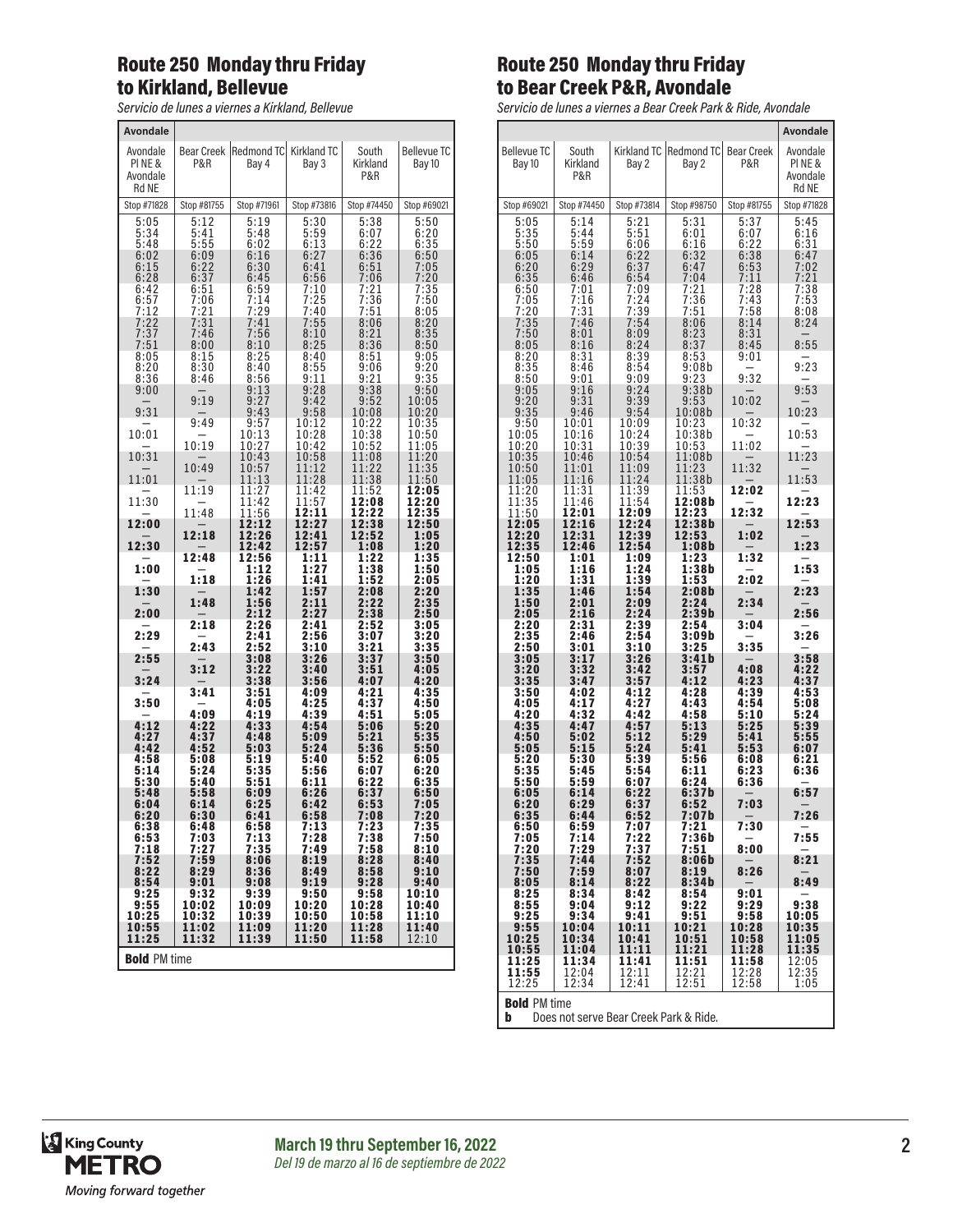#### Route 250 Saturday to Kirkland, Bellevue

*Servicio de al sábado a Kirkland, Bellevue*

| <b>Avondale</b>                                                                                                            |                                                                                                                            |                                                                                                                             |                                                                                                                            |                                                                                                                              |                                                                                                                            |  |  |  |  |
|----------------------------------------------------------------------------------------------------------------------------|----------------------------------------------------------------------------------------------------------------------------|-----------------------------------------------------------------------------------------------------------------------------|----------------------------------------------------------------------------------------------------------------------------|------------------------------------------------------------------------------------------------------------------------------|----------------------------------------------------------------------------------------------------------------------------|--|--|--|--|
| Avondale<br>PINE&<br>Avondale<br><b>Rd NE</b>                                                                              | <b>Bear Creek</b><br><b>P&amp;R</b>                                                                                        | Redmond TC<br>Bay 4                                                                                                         | Kirkland TC<br>Bay 3                                                                                                       | South<br>Kirkland<br>P&R                                                                                                     | <b>Bellevue TC</b><br>Bay 10                                                                                               |  |  |  |  |
| Stop #71828                                                                                                                | Stop #81755                                                                                                                | Stop #71961                                                                                                                 | Stop #73816                                                                                                                | Stop #74450                                                                                                                  | Stop #69021                                                                                                                |  |  |  |  |
| 6:19<br>6:48<br>7:18<br>7:48<br>8:18<br>8:46<br>9:13<br>9:43<br>10:13<br>10:43<br>11:11<br>11:40<br>12:10<br>12:40<br>1:10 | 6:25<br>6:54<br>7:24<br>7:54<br>8:24<br>8:52<br>9:21<br>9:51<br>10:21<br>10:51<br>11:19<br>11:48<br>12:18<br>12:48<br>1:18 | 6:33<br>7:02<br>7:32<br>8:02<br>8:32<br>9:00<br>9:30<br>10:00<br>10:30<br>11:00<br>11:28<br>11:58<br>12:28<br>12:58<br>1:28 | 6:45<br>7:15<br>7:45<br>8:15<br>8:45<br>9:15<br>9:45<br>10:15<br>10:45<br>11:15<br>11:45<br>12:15<br>12:45<br>1:15<br>1:45 | $6:53$<br>7:23<br>7:53<br>8:23<br>8:53<br>9:23<br>9:53<br>10:23<br>10:53<br>11:23<br>11:53<br>12:23<br>12:53<br>1:23<br>1:53 | 7:05<br>7:35<br>8:05<br>8:35<br>9:05<br>9:35<br>10:05<br>10:35<br>11:05<br>11:35<br>12:05<br>12:35<br>1:05<br>1:35<br>2:05 |  |  |  |  |
| 1:40                                                                                                                       | 1:48                                                                                                                       | 1:58                                                                                                                        | 2:15                                                                                                                       | 2:23                                                                                                                         | 2:35                                                                                                                       |  |  |  |  |
| 2:10                                                                                                                       | 2:18                                                                                                                       | 2:28                                                                                                                        | 2:45                                                                                                                       | 2:53                                                                                                                         | 3:05                                                                                                                       |  |  |  |  |
| 2:40                                                                                                                       | 2:48                                                                                                                       | 2:58                                                                                                                        | 3:15                                                                                                                       | 3:23                                                                                                                         | 3:35                                                                                                                       |  |  |  |  |
| 3:10                                                                                                                       | 3:18                                                                                                                       | 3:28                                                                                                                        | 3:45                                                                                                                       | 3:53                                                                                                                         | 4:05                                                                                                                       |  |  |  |  |
| 3:43                                                                                                                       | 3:51                                                                                                                       | 4:00                                                                                                                        | 4:15                                                                                                                       | 4:23                                                                                                                         | 4:35                                                                                                                       |  |  |  |  |
| 4:13                                                                                                                       | 4:21                                                                                                                       | 4:30                                                                                                                        | 4:45                                                                                                                       | 4:53                                                                                                                         | 5:05                                                                                                                       |  |  |  |  |
| 4:43                                                                                                                       | 4:51                                                                                                                       | 5:00                                                                                                                        | 5:15                                                                                                                       | 5:23                                                                                                                         | 5:35                                                                                                                       |  |  |  |  |
| 5:13                                                                                                                       | 5:21                                                                                                                       | 5:30                                                                                                                        | 5:45                                                                                                                       | 5:53                                                                                                                         | 6:05                                                                                                                       |  |  |  |  |
| 5:43                                                                                                                       | 5:51                                                                                                                       | 6:00                                                                                                                        | 6:15                                                                                                                       | 6:23                                                                                                                         | 6:35                                                                                                                       |  |  |  |  |
| 6:17                                                                                                                       | 6:24                                                                                                                       | 6:32                                                                                                                        | 6:45                                                                                                                       | 6:53                                                                                                                         | 7:05                                                                                                                       |  |  |  |  |
| 6:48                                                                                                                       | 6:54                                                                                                                       | 7:02                                                                                                                        | 7:15                                                                                                                       | 7:23                                                                                                                         | 7:35                                                                                                                       |  |  |  |  |
| 7:18                                                                                                                       | 7:24                                                                                                                       | 7:32                                                                                                                        | 7:45                                                                                                                       | 7:53                                                                                                                         | 8:05                                                                                                                       |  |  |  |  |
| 7:49                                                                                                                       | 7:55                                                                                                                       | 8:03                                                                                                                        | 8:15                                                                                                                       | 8:23                                                                                                                         | 8:35                                                                                                                       |  |  |  |  |
| 8:19                                                                                                                       | 8:25                                                                                                                       | 8:33                                                                                                                        | 8:45                                                                                                                       | 8:53                                                                                                                         | 9:05                                                                                                                       |  |  |  |  |
| 8:49                                                                                                                       | 8:55                                                                                                                       | 9:03                                                                                                                        | 9:15                                                                                                                       | 9:23                                                                                                                         | 9:35                                                                                                                       |  |  |  |  |
| 9:19                                                                                                                       | 9:25                                                                                                                       | 9:33                                                                                                                        | 9:45                                                                                                                       | 9:53                                                                                                                         | 10:05                                                                                                                      |  |  |  |  |
| 9:49                                                                                                                       | 9:55                                                                                                                       | 10:03                                                                                                                       | 10:15                                                                                                                      | 10:23                                                                                                                        | 10:35                                                                                                                      |  |  |  |  |
| 10:19                                                                                                                      | 10:25                                                                                                                      | 10:33                                                                                                                       | 10:45                                                                                                                      | 10:53                                                                                                                        | 11:05                                                                                                                      |  |  |  |  |
| 11:19                                                                                                                      | 11:25                                                                                                                      | 11:33                                                                                                                       | 11:45                                                                                                                      | 11:53                                                                                                                        | 12:05                                                                                                                      |  |  |  |  |
|                                                                                                                            |                                                                                                                            |                                                                                                                             |                                                                                                                            | <b>Bold PM time</b>                                                                                                          |                                                                                                                            |  |  |  |  |

#### Route 250 Saturday to Bear Creek P&R, Avondale

*Servicio de al sábado a Bear Creek Park & Ride, Avondale*

|                                                                                                                                                                                                                    |                                                                                                                                                                                                                    |                                                                                                                                                                                                                    |                                                                                                                                                                                                                    |                                                                                                                                                                                                                   | <b>Avondale</b>                                                                                                                                                                                                    |
|--------------------------------------------------------------------------------------------------------------------------------------------------------------------------------------------------------------------|--------------------------------------------------------------------------------------------------------------------------------------------------------------------------------------------------------------------|--------------------------------------------------------------------------------------------------------------------------------------------------------------------------------------------------------------------|--------------------------------------------------------------------------------------------------------------------------------------------------------------------------------------------------------------------|-------------------------------------------------------------------------------------------------------------------------------------------------------------------------------------------------------------------|--------------------------------------------------------------------------------------------------------------------------------------------------------------------------------------------------------------------|
| <b>Bellevue TC</b><br>Bay 10                                                                                                                                                                                       | South<br>Kirkland<br>P&R                                                                                                                                                                                           | Kirkland TC<br>Bay 2                                                                                                                                                                                               | <b>Redmond TC</b><br>Bay 2                                                                                                                                                                                         | <b>Bear Creek</b><br>P&R                                                                                                                                                                                          | Avondale<br>PINE&<br>Avondale<br><b>Rd NE</b>                                                                                                                                                                      |
| Stop #69021                                                                                                                                                                                                        | Stop #74450                                                                                                                                                                                                        | Stop #73814                                                                                                                                                                                                        | Stop #98750                                                                                                                                                                                                        | Stop #81755                                                                                                                                                                                                       | Stop #71828                                                                                                                                                                                                        |
| 6:20<br>7:20<br>7:50<br>8:20<br>8:50<br>9:20<br>9:50<br>10:20<br>10:50<br>11:20<br>11:50<br>12:20<br>12:50<br>1:20<br>1:50<br>2:20<br>2:50<br>3:20<br>3:50<br>4:20<br>4:50<br>5:20<br>5:50<br>6:20<br>6:50<br>7:20 | 6:28<br>7:28<br>7:58<br>8:28<br>8:58<br>9:28<br>9:58<br>10:28<br>10:58<br>11:29<br>11:59<br>12:29<br>12:59<br>1:29<br>1:59<br>2:29<br>2:59<br>3:29<br>3:59<br>4:29<br>4:59<br>5:29<br>5:59<br>6:28<br>6:58<br>7:28 | 6:36<br>7:36<br>8:06<br>8:36<br>9:06<br>9:36<br>10:06<br>10:36<br>11:06<br>11:38<br>12:08<br>12:38<br>1:08<br>1:38<br>2:08<br>2:38<br>3:08<br>3:38<br>4:08<br>4:38<br>5:08<br>5:37<br>6:07<br>6:36<br>7:06<br>7:36 | 6:46<br>7:46<br>8:16<br>8:46<br>9:17<br>9:47<br>10:17<br>10:47<br>11:19<br>11:51<br>12:21<br>12:51<br>1:22<br>1:52<br>2:22<br>2:52<br>3:21<br>3:51<br>4:20<br>4:50<br>5:20<br>5:49<br>6:17<br>6:46<br>7:16<br>7:46 | 6:54<br>7:54<br>8:24<br>8:54<br>9:25<br>9:55<br>10:25<br>10:55<br>11:28<br>12:00<br>12:30<br>1:00<br>1:31<br>2:01<br>2:31<br>3:01<br>3:30<br>4:00<br>4:29<br>4:59<br>5:29<br>5:58<br>6:26<br>6:55<br>7:25<br>7:54 | 7:01<br>8:01<br>8:31<br>9:01<br>9:34<br>10:04<br>10:34<br>11:05<br>11:38<br>12:10<br>12:40<br>1:11<br>1:42<br>2:12<br>2:42<br>3:11<br>3:40<br>4:10<br>4:39<br>5:09<br>5:39<br>6:08<br>6:36<br>7:05<br>7:35<br>8:03 |
| 7:50<br>8:20<br>8:50                                                                                                                                                                                               | 7:58<br>8:28<br>8:58                                                                                                                                                                                               | 8:06<br>8:36<br>9:06                                                                                                                                                                                               | 8:16<br>8:46<br>9:16                                                                                                                                                                                               | 8:23<br>8:53<br>9:23                                                                                                                                                                                              | 8:32<br>9:02<br>9:32                                                                                                                                                                                               |
| 9:20                                                                                                                                                                                                               | 9:28                                                                                                                                                                                                               | 9:36                                                                                                                                                                                                               | 9:46                                                                                                                                                                                                               | 9:53                                                                                                                                                                                                              | 10:02                                                                                                                                                                                                              |
| 9:50<br>10:20<br>11:20                                                                                                                                                                                             | 9:58<br>10:28<br>11:28                                                                                                                                                                                             | 10:06<br>10:36<br>11:36                                                                                                                                                                                            | 10:16<br>10:46<br>11:46                                                                                                                                                                                            | 10:23<br>10:53<br>11:53                                                                                                                                                                                           | 10:30<br>11:00<br>12:00                                                                                                                                                                                            |
| <b>Bold PM time</b>                                                                                                                                                                                                |                                                                                                                                                                                                                    |                                                                                                                                                                                                                    |                                                                                                                                                                                                                    |                                                                                                                                                                                                                   |                                                                                                                                                                                                                    |

## **Holiday Information**

#### *Información sobre días festivos*

This route will operate its Sunday schedule on the following holidays. *Esta ruta operará según su horario de domingo en los siguientes días festivos.*

| <b>Memorial Day</b>     | May 30          |
|-------------------------|-----------------|
| Día de los Caídos       | 30 de mayo      |
| Independence Day        | July 4          |
| Día de la independencia | 4 de julio      |
| Labor Day               | September 5     |
| Día del Trabajo         | 5 de septiembre |